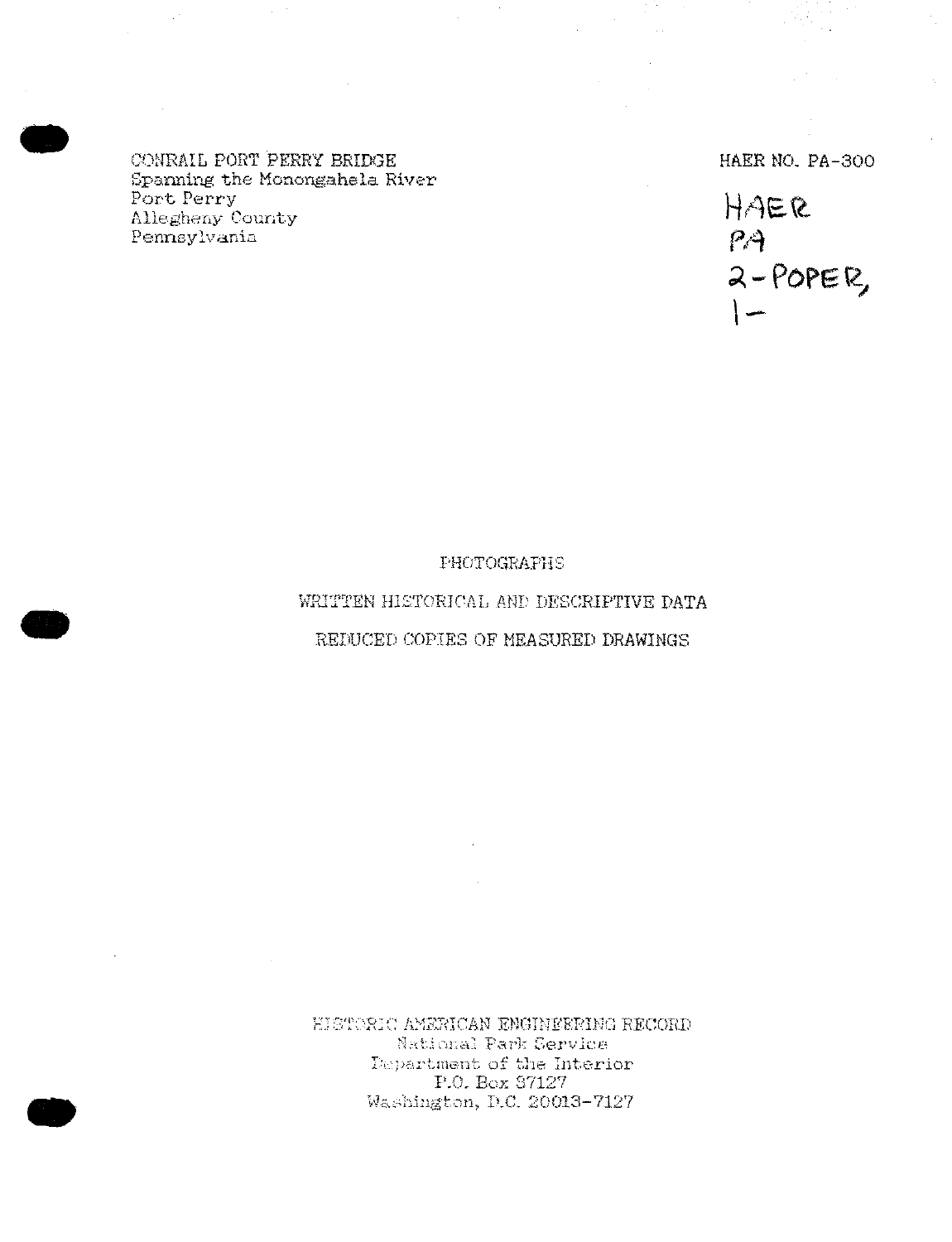

#### HISTORIC AMERICAN ENGINEERING RECORD

### CONRAIL PORT PERRY BRIDGE

#### HAER No. PA-300

Location: Spanning the Monongahela River, Port Perry, Allegheny County, Pennsylvania

•

•

•

Date of<br>Construction: Foundation  $- 1872 - 1874$  $Span - 1903 - 04$ 

Builder: Foundation - Pittsburgh, Virginia and Charleston Railway Span - Pennsylvania Railroad Company

current Owner: CONRAIL

Present Use: Railroad bridge

Significance: The Port Perry Bridge is a typical example of an early twentieth-century, pin-connected railroad bridge. It was designed by the prolific Engineering Department of Pennsylvania Railroad .

Project

Information: The Monongahela River Recording Project is part of the Historic American Engineering Record (HAER), a long-range program to document historically significant engineering, industrial and transportation sites in the United states. A division of the National Park Service, U.S. Department of the Interior, the HAER program is administered by the Historic American Buildings Survey/Historic American Engineering Record, Blaine Cliver, Chief. Documentation of the Conrail Port Perry Bridge was sponsored by the U.S. Army Corps of Engineers, Pittsburgh District (Fraser Gensler, Conrad Weiser, Planning Division). Assistance was provided by Conrail and the Union Railroad.

> The field work, drawings, historical reports and photographs were prepared under the direction of Eric N. DeLony, Chief of HAER,<br>and Dr. Dean Herrin, Project Leader. The and Dr. Dean Herrin, Project Leader. recording team consisted of Christopher H. Marston, HAER Architect and Project Supervisor, Jonathan Gill (ICOMOS/Ironbridge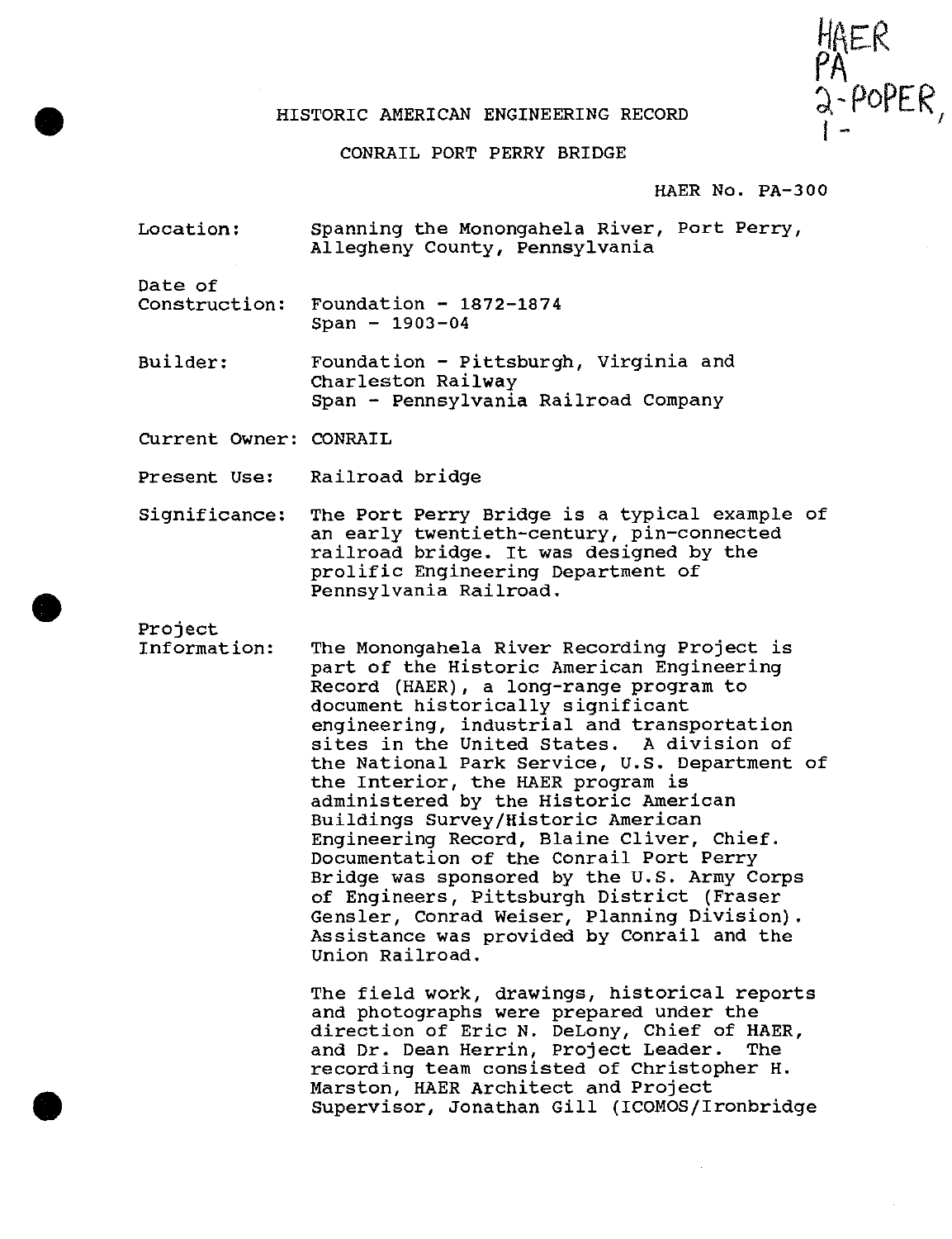CONRAIL PORT PERRY BRIDGE HAER No. PA-300 (Page 2)

Institute, U.K.), and Sean T. Blaire (Cal Poly-San Luis Obispo), Architectural Formal photography was done by Jet Lowe. Dr. Frances Robb served as project historian. Michael Bennett and Lisa Pfueller Davidson edited and prepared this documentation for transmittal to the Library of Congress.

•

•

•

Additional Monongahela River projects were conducted as part of this 1994 Army Corps of Engineers documentation. see HAER No. PA-385, Monogahela Navigation Company Lock & Dam No. 7; HAER No. 299, Monogahela Lock & Dam No. 7; and HAER No. 304, Lower Monongahela River Public Improvements for additional information. Also, HAER No.'s PA-390 to PA-400 are individual site reports related to the Lower Monongahela River Public Improvements project. A video, "River Mile 85, Mon Lock 7," was also produced as part of the overall documentation (copies are in the possession of the U.S. Army Corps of Engineers, Pittsburgh District, Planning Division) .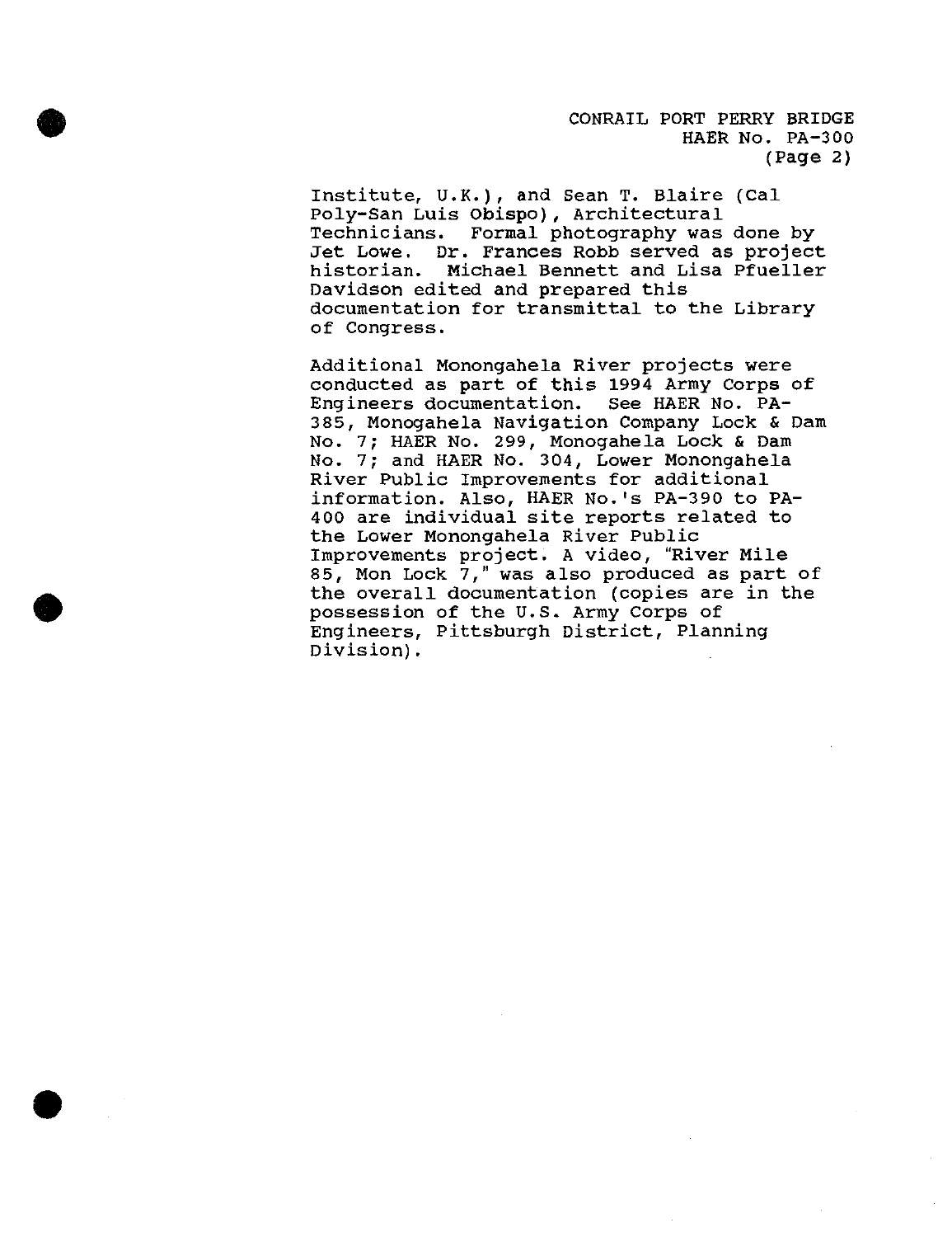The rivers of Pittsburgh - the Monongahela, Allegheny and Ohio - have been central to the economic growth of the region. From the earliest years traders and settlers used the rivers as a means to access the interior western lands of the United States. Later, the rivers were used to ship produce, coal, coke, gravel and steel to markets. In spite of these benefits, the rivers also acted as transportation barriers. As important as the rivers have been, bridges have had an equally significant role in the development of the area. This was particularly true with the arrival of the railroad. Unable to use ferries to cross rivers, the railroad companies had to build bridges across the rivers. The Pennsylvania Railroad (PRR), one of the five trunk, or main, lines to operate in Pittsburgh, constructed numerous bridges in the area. The Port Perry Bridge, located near the mouth of Turtle Creek in Allegheny County, Pennsylvania, was one of these spans.

•

•

•

In the early years of the Pennsylvania Railroad, constructing the line to Pittsburgh was the primary goal. The railroad, like its competitors, wanted to provide a link between the eastern seaboard and the western waters of the Ohio River. When the PRR reached Pittsburgh in 1852 this goal was accomplished. By the 1870s, the situation had changed considerably, with Pittsburgh no longer just an end terminus but rather the beginning of the western connection. Pittsburgh became an organizational starting point, and all PRR lines built into the midwest dispersed out from Pittsburgh. Although trade from the city was still important, the tracks in the city became increasingly more crowded. Furthermore, traffic was limited and slowed by the tunnel through Grant's Hill in the city. In 1871 the directors of the PRR announced their plan to build new tracks and a bridge to detour trains from the Pittsburgh bottleneck. The solution created by the directors at this time was to connect two small lines of the PRR system, the Pittsburgh, Virginia and Charleston and the Port Perry branches.'

As one of the first great rail systems in the United states, the organization of the PRR was complex and constantly changing. In addition to the mainline, from Philadelphia to Pittsburgh, the company owned or controlled

**<sup>1</sup> Pennsylvania Railroad Company, Annual Report, 1871, printed in George H. Burgess and Miles c. Kennedy, centennial History of the Pennsylvania**  Railroad Company 1846-1946 (Philadelphia: The Pennsylvania Railroad Company, 1949), 119.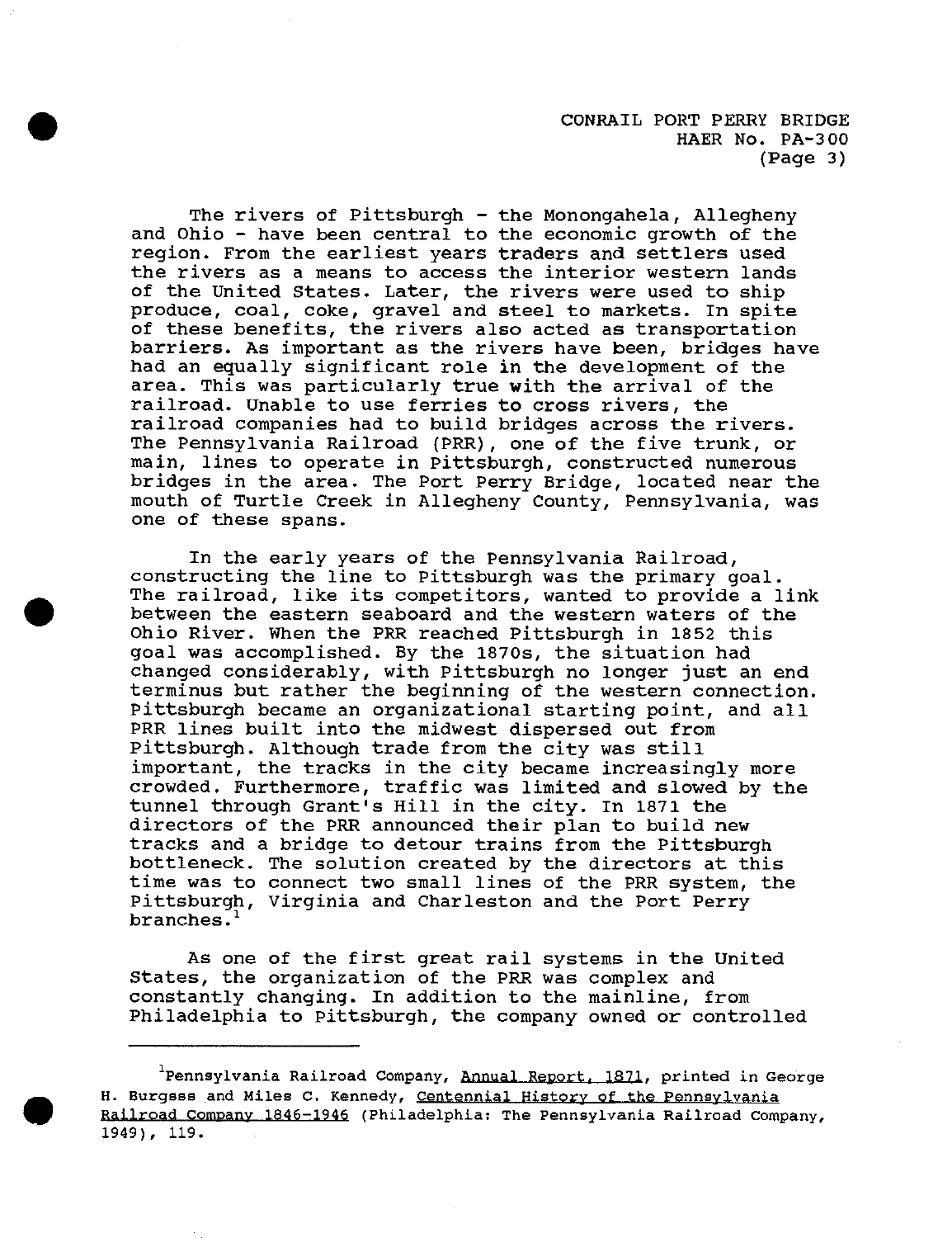CONRAIL PORT PERRY BRIDGE HAER No. PA-300 (Page 4)

other railroads and branch lines operating under different names. The Pittsburgh, Virginia and Charleston Railroad (PV&C) was one of these controlled lines.

•

•

The PV&C was incorporated by the Pennsylvania legislature in 1867 as the Monongahela Valley Railroad Company, but its name was subsequently changed to the Pittsburgh, Virginia and Charleston Railroad in 1870. From the beginning, the PRR owned a substantial amount of corporate stock of PV&C. This was not an unusual case for the PRR. In fact, it was typical for the PRR to form an independent company on paper, although stock control was held by the PRR. The subsidiary firm then built the line, and soon after, it was leased to the PRR.<sup>2</sup>

The PV&C was a perfect example of this type of operation by the PRR. The first thirty miles of track were built between the Birmingham south side neighborhood of Pittsburgh to Monongahela City in 1873. Built alongside the west bank of the Monongahela River, the PV&C passed through Homestead and in 1881 the line had reached West Brownsville. From here a line, the Redstone Branch, was built into the Klondike region of the Connellsville coal territory, and then into Uniontown.'

Another small line in the PRR in the Monongahela Valley was the Port Perry line. Unlike the PV&C, this line was built by the PRR and operated as a branch line. The Port Perry Branch, which received its name from the old town at its terminus on the Monongahela River, was only 1.32 miles long.<sup>4</sup>

Connection between the Port Perry line and the PV&C was made at the Port Perry Bridge, 11.7 miles above Pittsburgh, four hundred feet downstream from Lock and Dam No. 2. This bridge provided an important link in the PRR system as it allowed traffic traveling westward on the mainline to switch

**2 Roger B. Saylor, The Railroads of Pennsylvania {State college, PA: Bureau of Business Research, College of Business Administration, The**  Pennsylvania State University, 1964), 121.

**3 William Bender Wilson, History of the Pennsylvania Railroad Company**  (Philadelphia: Henry T. Coates and Company, 1899), 216-217; Burgess and **Kennedy, Centennial History of the Pennsylvania Railroad company, 119-121,**  428-429.

• **<sup>4</sup> Richard T. Wiley, Monongahela: The River and Its Region (Butler, PA: By**  the Author, 1937), 164.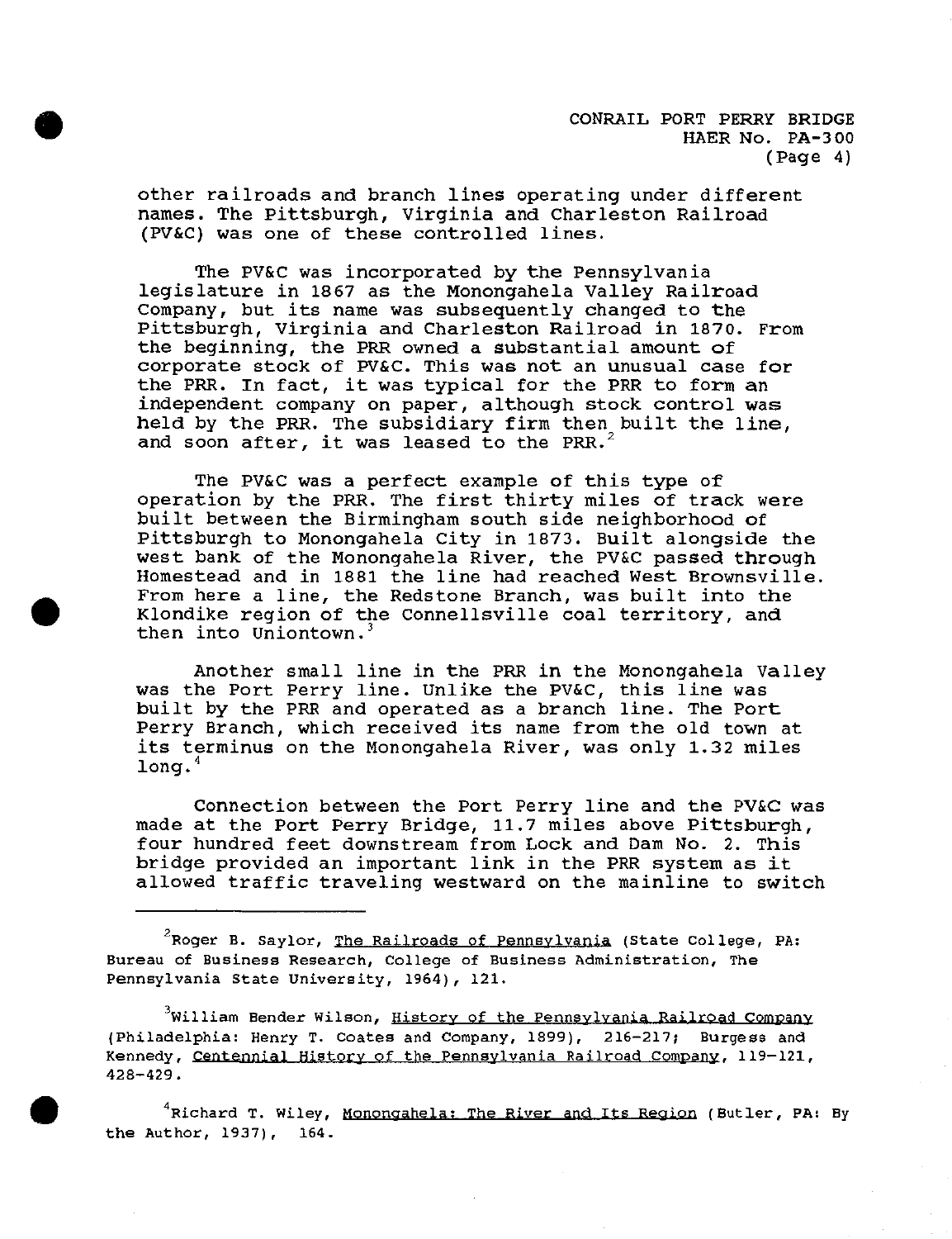CONRAIL PORT PERRY BRIDGE HAER No. PA-300 (Page 5)

to the Port Perry Branch and cross the Monongahela River before Pittsburgh, travel through the south side of the city, and connect with the PRR's Panhandle Division (also called the Pittsburgh, Cincinnati, and st. Louis Railroad) at South Duquesne. This route allowed traffic to by-pass the congestion of downtown Pittsburgh and miss the Grant's Hill Tunnel.<sup>5</sup>

•

•

•

One year after the 1871 announcement by the PRR directors, work on the Port Perry Bridge was begun. The bridge was built by the Pittsburgh, Virginia and Charleston Railway, under the supervision of P.F. Brendlinger, its resident engineer. Work for the nine-span bridge began in 1872, but the mud and gravel bottom of the river gave the builders great difficulty in building the foundation. Further delays were caused by the financial panic in 1873, but the bridge was finally finished in 1874. Sitting atop the masonry piers, the "double intersection triangular system" included braces at 45 degree angles from the "intermediate vertical stiffening members."<sup>6</sup>

Five years after the bridge **was** finished, the Pittsburgh, Virginia and Charleston Railway remained small. It included thirty miles of track (to W. Brownsville) with an additional 2.4 miles of second track running parallel to the first track and 3 miles of side track {dead end offshoots of the main track). Traffic was carried by five locomotives. In 1879 the PV&C was officially leased to the PRR, and incorporated into the Monongahela Division.<sup>7</sup>

Divisions were an organizational means of dividing the massive PRR system into manageable sections. The Monongahela Division, created in 1879, was composed of numerous coal rail lines. It was, primarily, a local delivery system, delivering coal from the mines to coke or steel plants along the Monongahela River. The PV&C was the primary line of this division that extended up the left bank of the Monongahela

**5 Pennsylvania Railroad company, Annual Report, 1871, printed in Burgess and Kennedy, Centennial History of the Pennsylvania Railroad Company 1846-** 1946, 119.

**<sup>6</sup>P.F. Brendlinger, "Foundations For River Bridge Piers," in <u>Proceedings</u> of Engineers' society of western Pennsylvania II (October 1882), 255-260; James Dredge, The Pennsylvania Railroad: Its Organization, construction, and Management (New York: John Wiley and sons, 1879), 60,** 

<sup>7</sup>Wilson,<u>History of the Pennsylvania Railroad Company</u>, 217; Burgess and **Kennedy, Centennial History, 119.**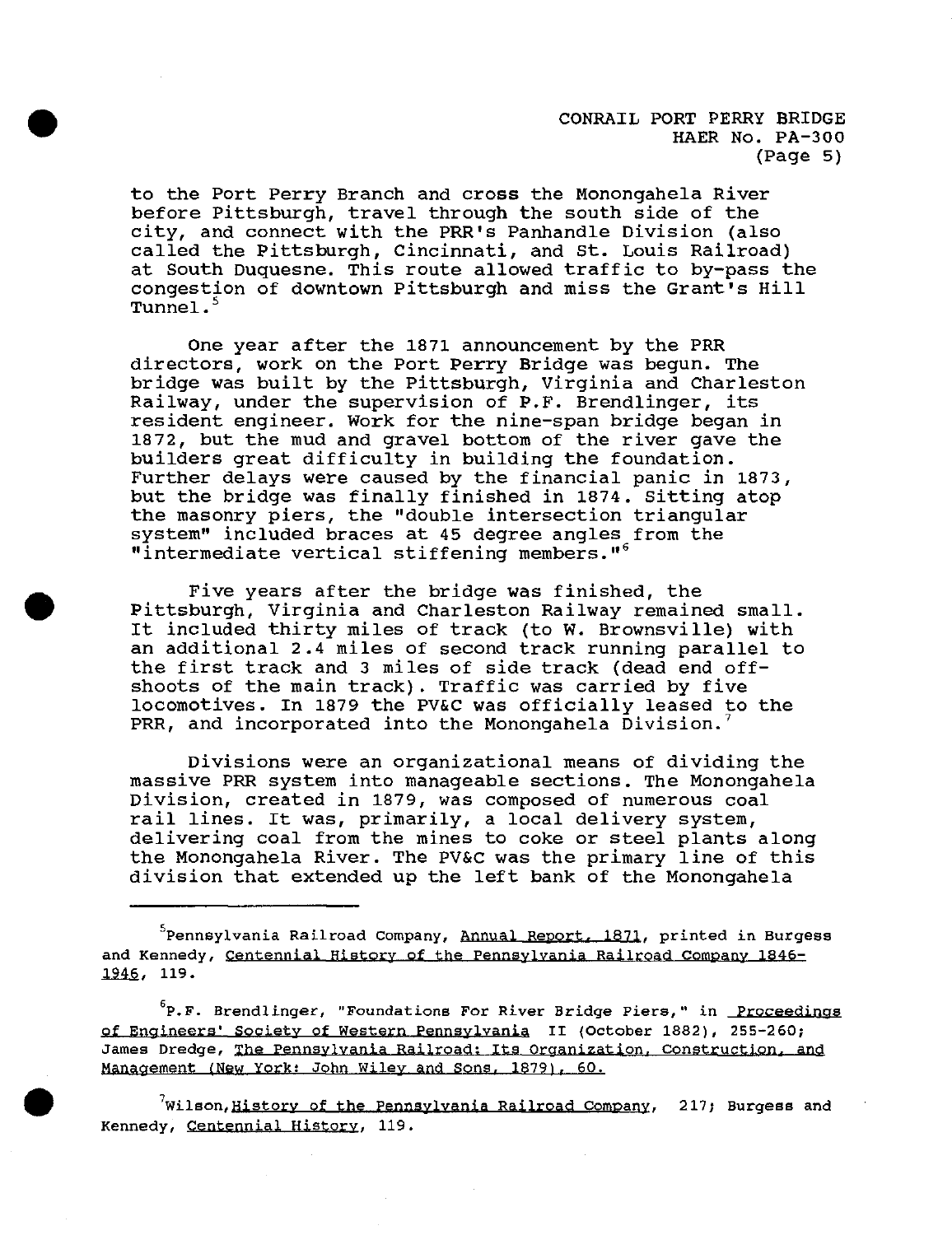CONRAIL PORT PERRY BRIDGE HAER No. PA-300 (Page 6)

River into the West Virginia coal fields to Fairmont, West Virginia. Other sections of the division included the Pittsburgh and White Hall line, the Peters Creek Branch, the Redstone Branch and the Port Perry Branch.<sup>8</sup>

The Port Perry line was always a small part of the division. In 1902 it had only 1.32 miles of first track, and an equal amount of second track. This double trackage indicates the heavy, constant use of the road with the growing coal trade in this period and its importance as a major link in the entire PRR transportation system.

By 1902 the demand for coal had spurred development of the Monongahela Division as a whole, and the tracks in the division had grown to 249.11 miles. Ninety-six miles were the first track, with an additional fifty-three miles of second track. In just five years, the division had exploded to 1,839 miles of first track, with total trackage of 4,995 miles. $^{\circ}$ 

The Port Perry Bridge provided the link between the Port Perry Branch and the PV&C, both lines within the Monongahela Division of the PRR Company. The most important aspect of this link was allowing a detour passage around Pittsburgh's downtown. In order to accommodate the traffic, the PRR Company expanded and improved the tracks of the Monongahela Division. Part of this expansion included the replacement of the original Port Perry Bridge.

There was also a need to rebuild the bridge because of technological changes within the railroad industry, most notably regarding the locomotives. In 1880, the average locomotive weighed sixty-six tons. By 1905, most locomotives now weighed over one hundred sixty tons. Furthermore, since the 1880s there had been major advancements in American bridge design engineering techniques. In order to build a structure in the river the railroad company now needed to secure a permit from the Secretary of War, which was given in June  $1902.$   $^{10}$ 

**8 Poor's Manual, (NY: American Bank Note, 1902), 648-649.** 

9 Burgess and Kennedy, 428-429; **Poor's** Manual (1902), 649; **Wilson,Historv of the Pennsylvania Railroad company, 216-217.** 

**<sup>10</sup>Llewellyn Nathaniel Edwards, A Record of History and Evolution of Early American Bridges (Orono, Maine: University Press, 1959), 132; J.A.L. Waddell, Bridge Engineering (NY: John Wiley and sons, 1925), 30; "Monongahela** 

•

**•**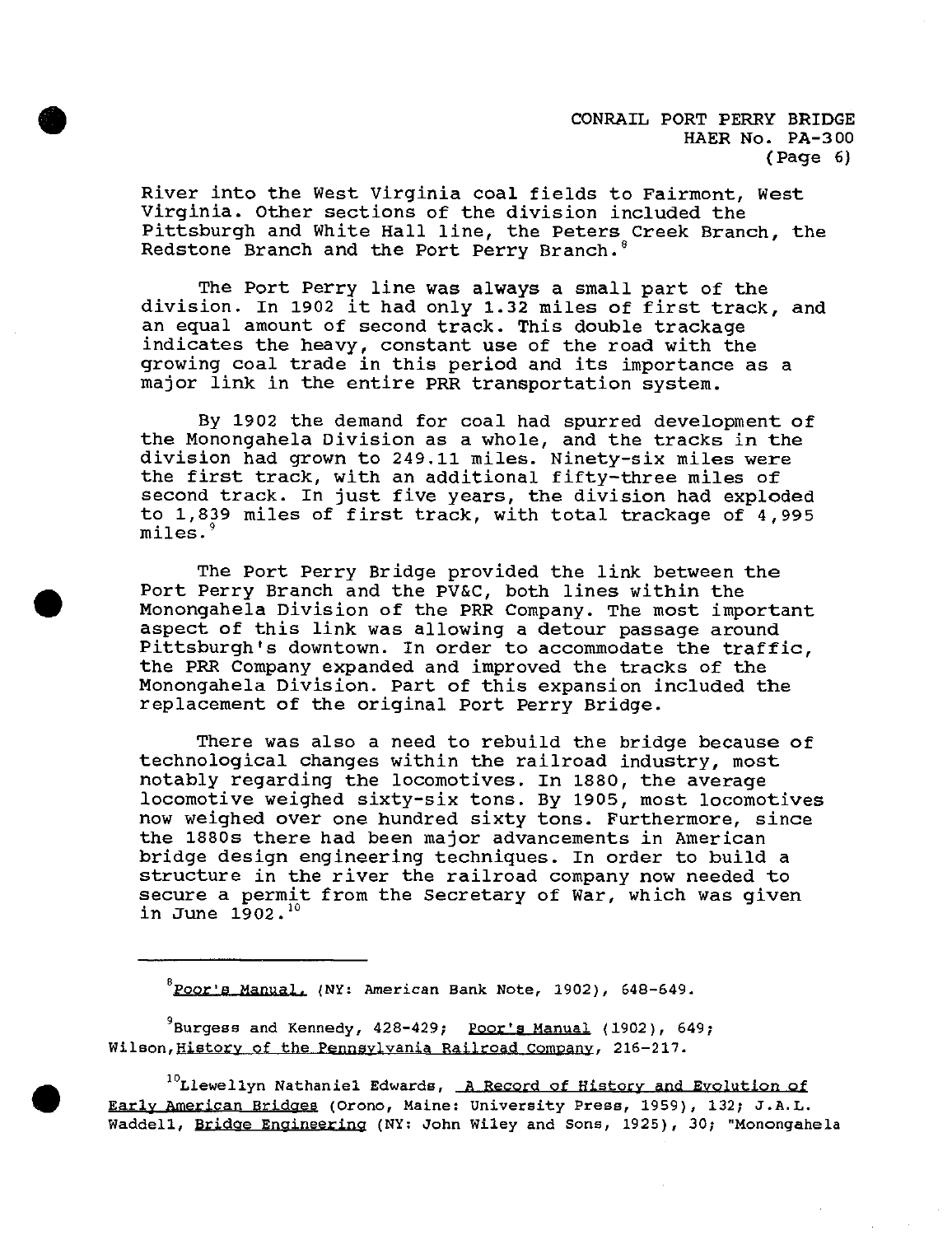CONRAIL PORT PERRY BRIDGE HAER No, PA-300 (Page 7)

From its earliest years, the PRR company had developed a reputation for its high quality of bridges and its pioneering use of iron in American bridges. Virtually all of the company's bridges were designed by its Engineering Department. Since the 1850s the department had been designing Pratt trusses, using a combination of cast and wrought iron for construction on the PRR.

•

•

•

Throughout the late nineteenth and early twentieth centuries, the Pratt truss, in various modifications, was the most common bridge built by American railroad companies. In the 1870s C.H. Parker modified the Pratt truss making the top chords polygonal. This design was called the Polygonal Chord Pratt, the Pratt Truss with Polygonal Top Chord or, most simply, the Parker Truss. $^{11}$ 

The PRR Engineering Department, under the supervision of William H. Brown, designed a pin-connected Parker through-truss with a Warren deck truss, all made from steel, for the Port Perry bridge. Although riveted bridges were common in Europe, most American engineers still preferred pin-connected over riveting. A pin-connected bridge had several advantages. A pin-connected bridge could be made in the shop and shipped to the site easily. It was lighter, and required less skilled labor to construct the bridge. For all of these reasons, the pin-connected was cheaper than a riveted bridge. It was not until the late 1920s, with the invention of the pneumatic riveter, that riveted bridges gained favor among American engineers. $12$ 

Built upon the original piers, the bridge was doubletracked and had eleven sections, with a total span of 1,496 feet. The navigation channel maintained by the US Army Corps of Engineers passed through the eighth span of 409 feet, though this has a horizontal clearance of 393 feet. From its completion in 1904, the bridge has had one of the lowest clearance heights on the Monongahela River. Over the years this vertical clearance has been listed in federal documents

River, W.VA. and PA.," 81st Cong., 1st sess.  $(1949)$  S. Doc,  $#100$ , 17.

**11Dredge,Tbe Pennsylvania Railroad 53; David Plowden, Bridges; The Spans of North America(NY: The Viking Press, 1974),96; Waddell,Bridge Eoaineerina, 24, 469; Thomas Clark Shedd, Structural Design in Steel (NY: John Wiley and**  Sons, 1934), 52.

**12Port Perry Bridge Drawings, Pennsylvania Railroad Drawings, CONRAIL Archives, Philadelphia, Pennsylvania; Edwards,A Record of History and Evolution of Early American Bridges, 104; Waddell, Bridge Engineering, 31.**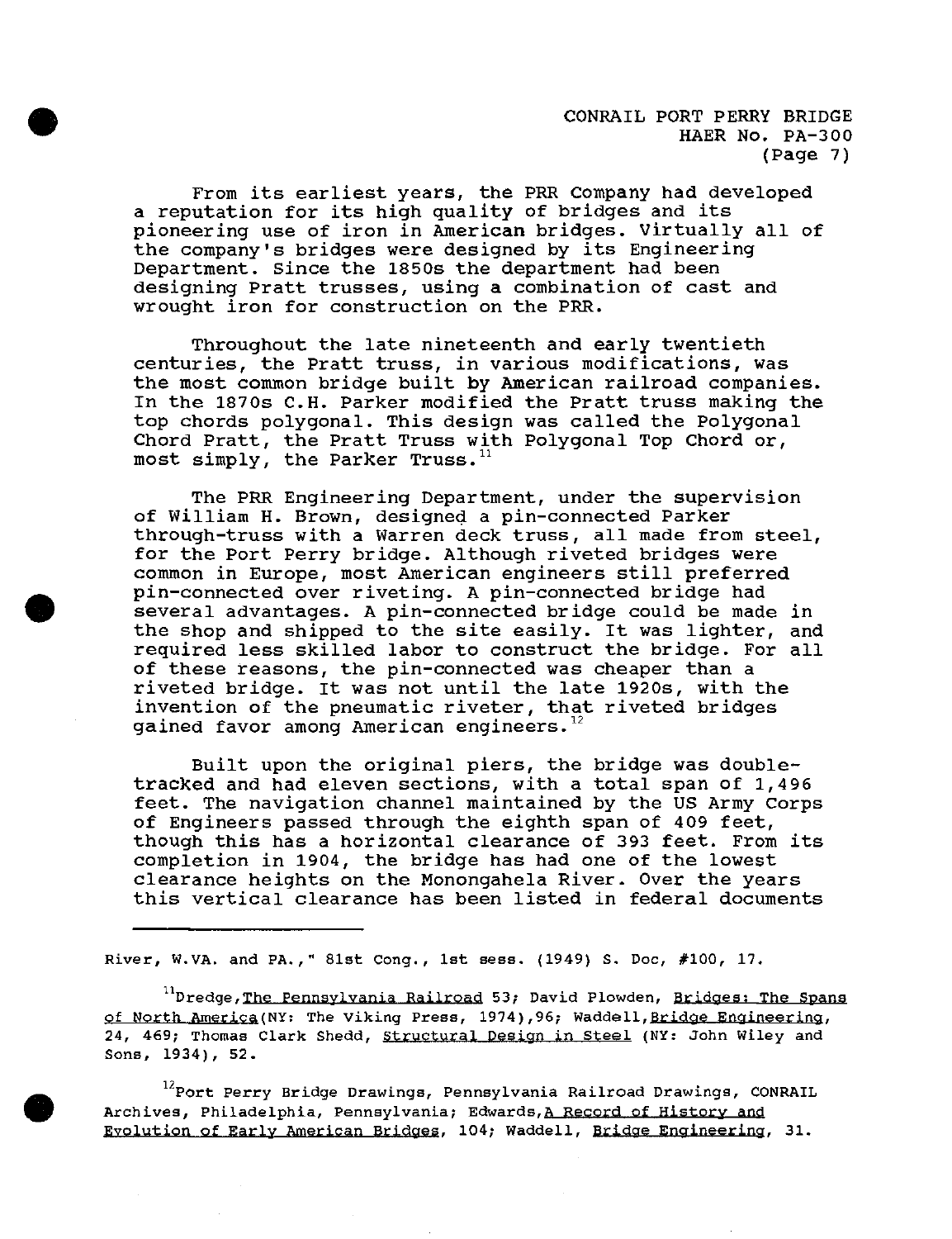CONRAIL PORT PERRY BRIDGE HAER No. PA-300 (Page 8)

as 45.6 feet or 49.1 feet, due to changes in the height and location of Dam No. 2. Although the Smithfield Bridge in Pittsburgh has the lowest vertical clearance of 42.5 feet, the height of the Port Perry Bridge made it one of the "bridges of controlling dimensions on the Monongahela River." With only 45.6 feet above the normal pool level, the Port Perry Bridge is already **1.4** feet below the minimum clearance of 47 feet established for the river.<sup>13</sup>

•

•

•

The Port Perry Bridge is an exemplary model of an early twentieth century American railroad bridge. Like most railroad bridges it was designed with strictly utilitarian purpose in mind and its design features were basic and costeffective. Constructed of steel, the bridge used a modified Pratt truss with pin-connections, all favorite design features of the PRR and most other American railroad companies during this period.

More important than its design, however, was the connection the bridge made between the mainline of the PRR and the Monongahela Division, via the Port Perry branch line and the PV&C. The Port Perry bridge and the PV&C provided the PRR company its first by-pass of downtown Pittsburgh by its connection with its Panhandle Division (Pittsburgh, Cincinnati and St. Louis Railroad). However, it was not the only one developed by the PRR Company. In 1886, the PRR created the Ohio Connecting Railway company, which built a by-pass for traffic west of the city, and a year later, the Brillant Cutoff Branch which connected the main line Pittsburgh Division with its northwestern lines, also bypassing downtown Pittsburgh.<sup>14</sup>

Throughout the nineteenth and early twentieth centuries, coal remained an important commodity carried by rail, and in this period the PRR carried more coal than any other railroad in the united States. In 1910, for example, coal accounted for 66 percent of all tonnage carried by the PRR. Therefore, the declining use of coal by industrial and domestic users, and increased competition from barge carriers, and other alternative transportation methods, all

 $^{13}$ "Monongahela River, W.VA. and PA.," 81st Cong., 1st sess., (1949), S. Doc. #100, 9, 17; "Monongahela River, PA," 67th Cong., 2d sess., (1922), H. **Doc. #288, 8; "Locks Nos. 4 and 6, Monongahela River, PA," 62d Cong., 3d sees**  (1913), H. Doc. #1217, 6.

**<sup>14</sup>Burgess and Kennedy, Centennial History, 429; Citizens Committee on**  City Plan of Pittsburgh, Railroads of the Pittsburgh District (Pittsburgh: **Municipal Planning Association, Citizens Committee on City Plan of Pittsburgh,**  1923), 21.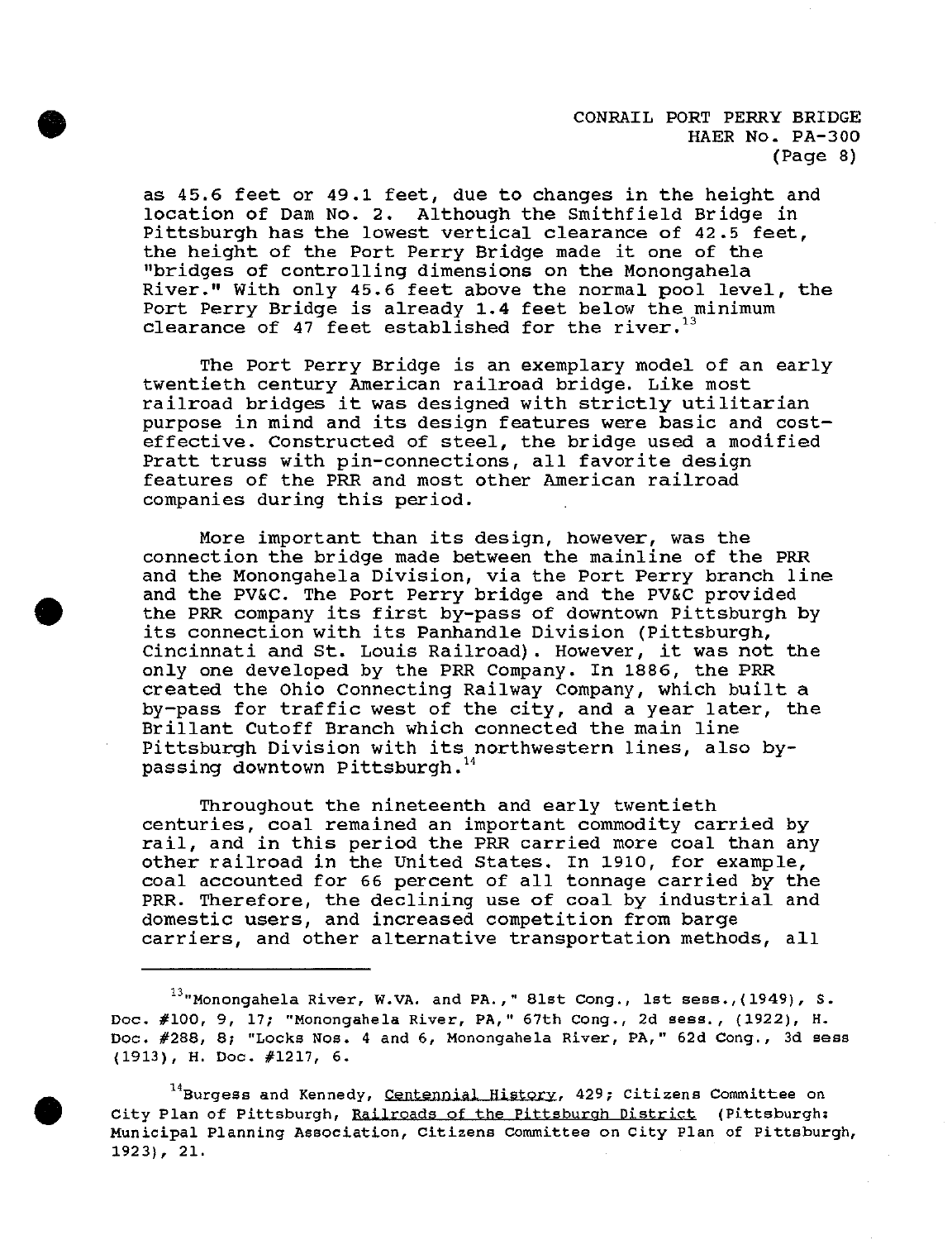CONRAIL PORT PERRY BRIDGE HAER No. PA-300 (Page 9)

had a negative impact on coal traffic of the PRR. Furthermore, the depletion of coal veins in the Monongahela Valley contributed to the declining importance of the Monongahela Division within the PRR. 15

•

•

•

However, even after the 1968 merger between the PRR and the New York Central, the alternative route provided by the Port Perry Bridge and the PV&C track remained significant. Today, the Port Perry Bridge is owned and controlled by the Consolidated Rail Corporation (CONRAIL). Organized in 1976, this company operates a railroad in the northeastern and midwestern sections of the United States and Canada. As a freight carrier, CONRAIL had even less of a need to stop in Pittsburgh, so the Port Perry Bridge continues to be of great value to the company. <sup>16</sup> Furthermore, as CONRAIL studies and experiments with equipment changes, using taller, double-stacked container trains, the Port Perry bridge route continues to offer a detour around the height and speed restrictions of downtown Pittsburgh.

Ninety years after the construction of the Port Perry Bridge by the PRR interests, the bridge continues to hold a strategic spot in the rail line. As the us Army Corps of Engineers plans to upgrade the navigation system on the Monongahela River one of the biggest changes will be the raising of the pool level with the construction of New Dam<br>No. 2. This change will raise the pool level five feet This change will raise the pool level five feet under the Port Perry Bridge. With one of the lowest clearances to begin with, the change in pool level will place the Port Perry Bridge under the height restrictions issued by the us Coast Guard. As a potential obstruction to navigation, the bridge will have to be modified.

In 1871 the directors of the PRR Company announced their plan to build new tracks and bridge to detour trains through the bottleneck of Pittsburgh. Since the construction of the original bridge in 1874, the Port Perry Bridge has been a critical component of this alternative route. Despite major changes in the railroad industry and reduced coal traffic, this route itself continues to play a crucial role in the local railroad infrastructure. Avoiding the traffic restrictions and restraints of the City of Pittsburgh is as

**15John F. stover, The Life and Decline of the American Railroad (NY:**  Oxford University Press, 1970), 236, 258-259; John Moody, Moody's Analyses of **Railroad Investments** (NY: **Analyses Publishing Company, 1912), 420 .** 

**<sup>16</sup>John F. stover, The Life and Decline of the American Railroad (New**  York: Oxford University Press, 1970), 236, 258-259, 284; Moody's **Transportation Manual (New York: Moody's Investor service, 1992), 418.**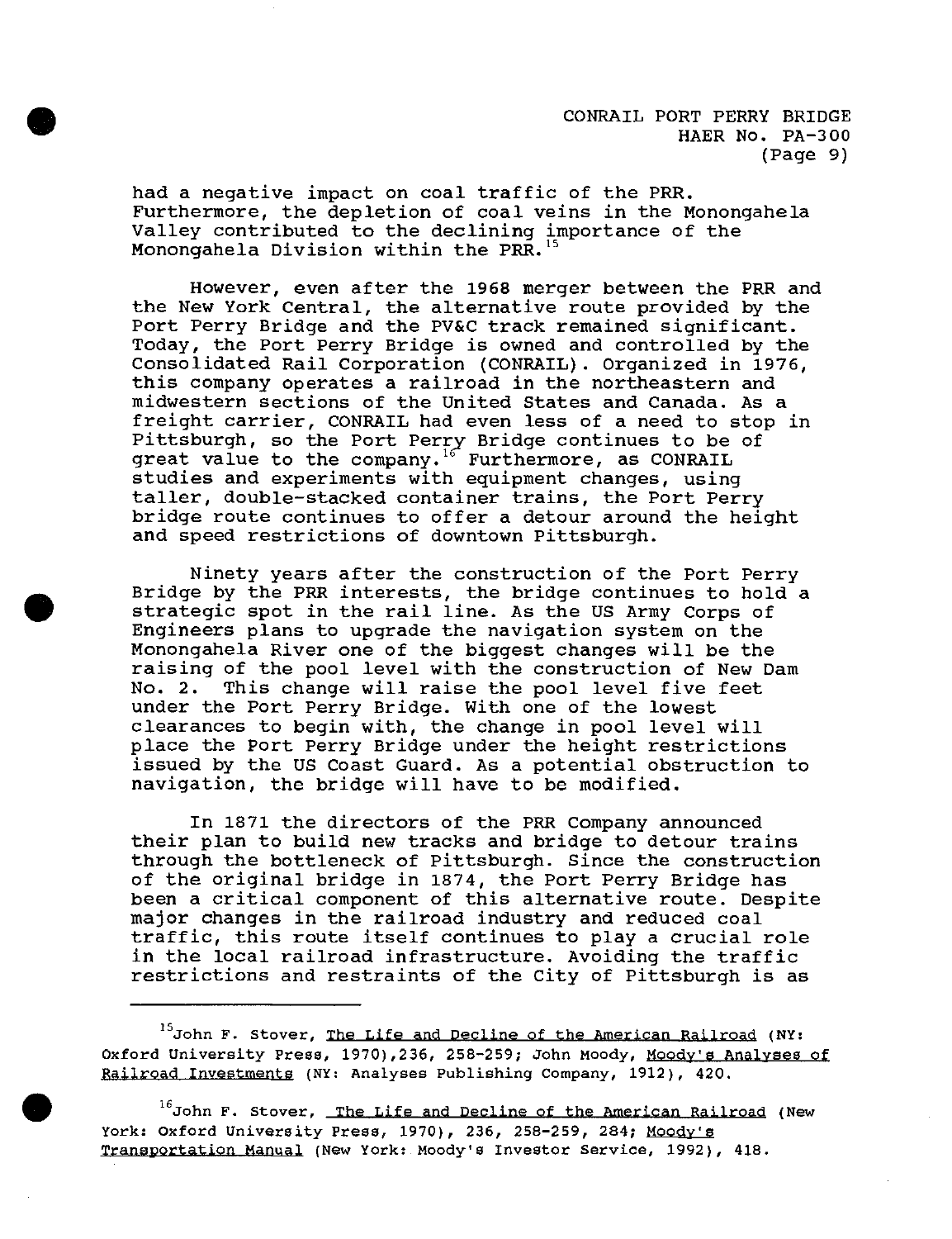CONRAIL PORT PERRY BRIDGE HAER No. PA-300 (Page 10)

significant today as it was one hundred years ago. The Port Perry Bridge, an archetypal early twentieth century American railroad bridge, continues to provide this service as it carries trains over the waters of the Monongahela River .

•

•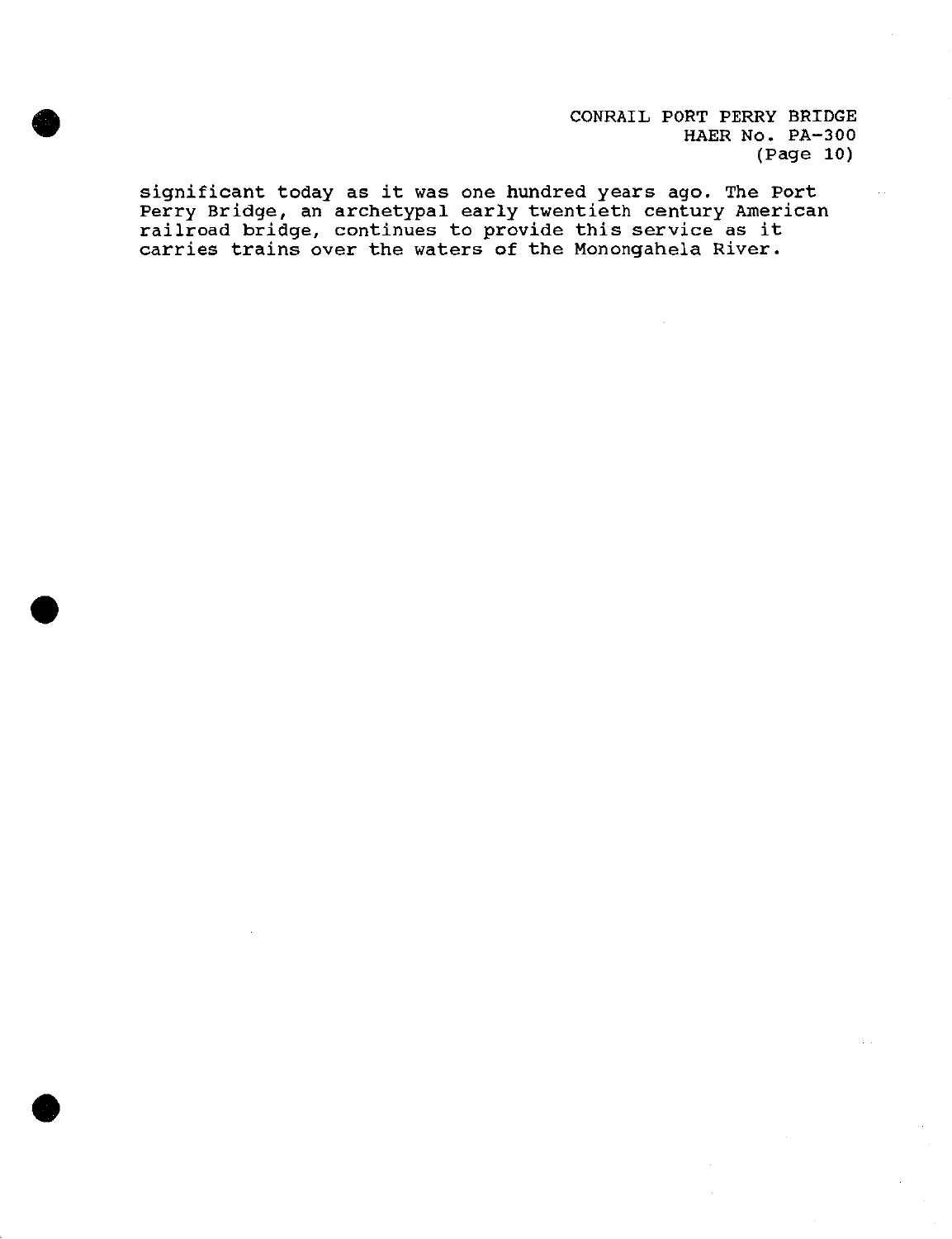CONRAIL PORT PERRY BRIDGE HAER No. PA-300 (Page 11)

### Bibliography

Brendlinger, P.F. "Foundations for River Bridge Piers." Proceedings of Engineer's society of western Pennsylvania 2 (October 1882): 255-270.

•

•

- Burgess, George H. and Miles C. Kennedy. Centennial History of the Pennsylvania Railroad company. Philadelphia: The Pennsylvania Railroad Company, 1949.
- Citizens Committee on city Plan of Pittsburgh. Railroads of the Pittsburgh District. Pittsburgh: Municipal Planning Association, 1923.
- Dredge, James. The Pennsylvania Railroad: Its Organization. construction. and Management. NY: John Wiley and sons, 1879.
- Edwards, Llewellyn Nathaniel. A Record of History and Evolution of Early American Bridges. Orono, Maine: University Press, 1955 .
- Moody's Transportation Manual. NY: Moody's Investor Service, 1972.
- Moody, John, Moody's Analyses of railroad Investments. NY: Analyses Publishing Co., 1912.
- Plowden, David. Bridges: The spans of North America. NY: The Viking Press, 1974.
- Poor's **Manual,** NY: American Bank Note, 1902.
- Port Perry Bridge Drawings, Pennsylvania Railroad Bridge Collection. CONRAIL Archives, Philadelphia, Pennsylvania.
- Saylor, Roger B. The Railroads of Pennsylvania, state College: Bureau of Business Research, College of Business Administration, The Pennsylvania State University, 1964.
- Shedd, Thomas Clark. Structural Design in Steel. NY: John Wiley and Sons, Inc., 1934.
- stover, John F. The Life and Decline of the American Railroad. NY: Oxford University Press, 1970.
- u.s. Congress. Locks Nos. 4 and 6. Monongahela River. PA, 62d Cong., 3d sess., 1913. H. Doc. #1217.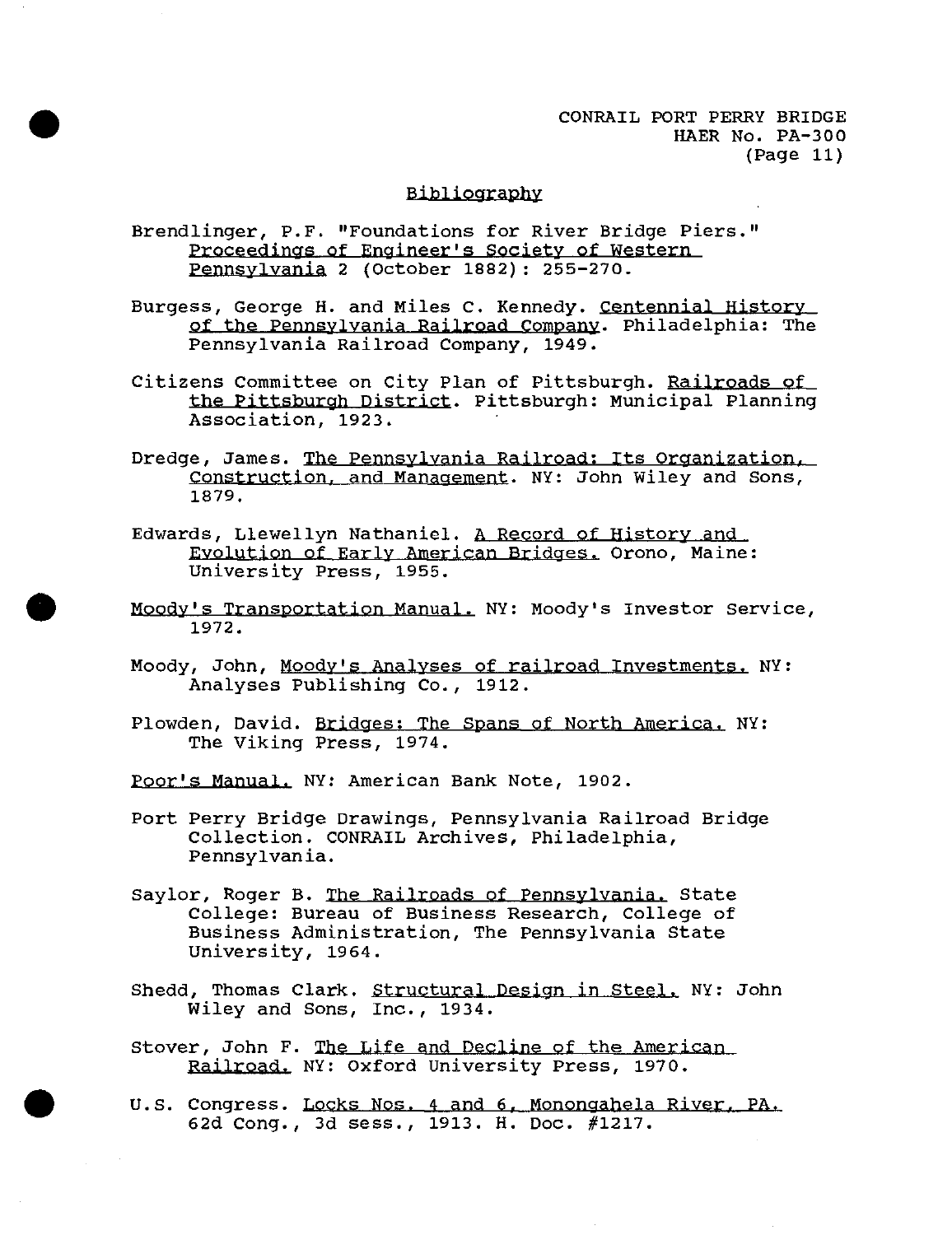u.s. congress. Monongahela River. **PA,** 67th Cong., 2d sess., 1922. H. Doc. #288.

•

•

- u.s. congress. Monongahela River. W,VA. and PA. 81st Cong., 1st sess., 1949. s. Doc. #100.
- Waddell, J.A. L. Bridge Engineering. NY: John Wiley and sons, 1925.
- Wiley, Richard T. Monongahela; **The** River and Its Region. Butler, PA: The Ziegler Co., 1937.
- Wilson, William Bender. History of the Pennsylvania Railroad Company. Philadelphia: Henry T. Coates and co., 1899 .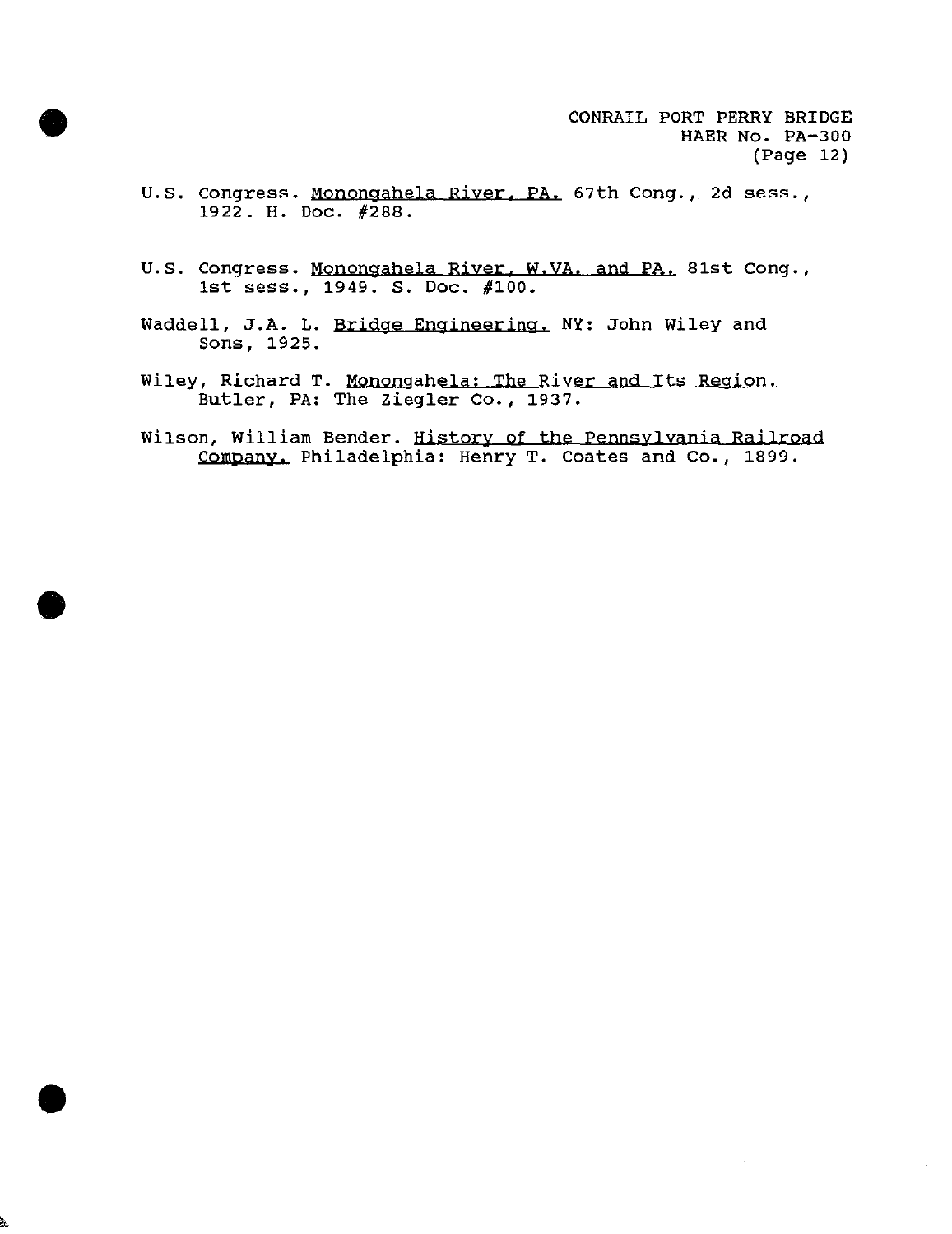HAER PA-300 *HAER PA,2-POPER,1-*

ADDENDUM TO: CONRAIL PORT PERRY BRIDGE (Pennsylvania Railroad Port Perry Bridge) Spanning Monongahela River Port Perry Allegheny County Pennsylvania

PHOTOGRAPHS

WRITTEN HISTORICAL AND DESCRIPTIVE DATA

FIELD RECORDS

HISTORIC AMERICAN ENGINEERING RECORD NORTHEAST REGIONAL OFFICE National Park Service U.S. Department of the Interior U.S. Custom House, 3rd Floor 200 Chestnut Street Philadelphia, PA 19106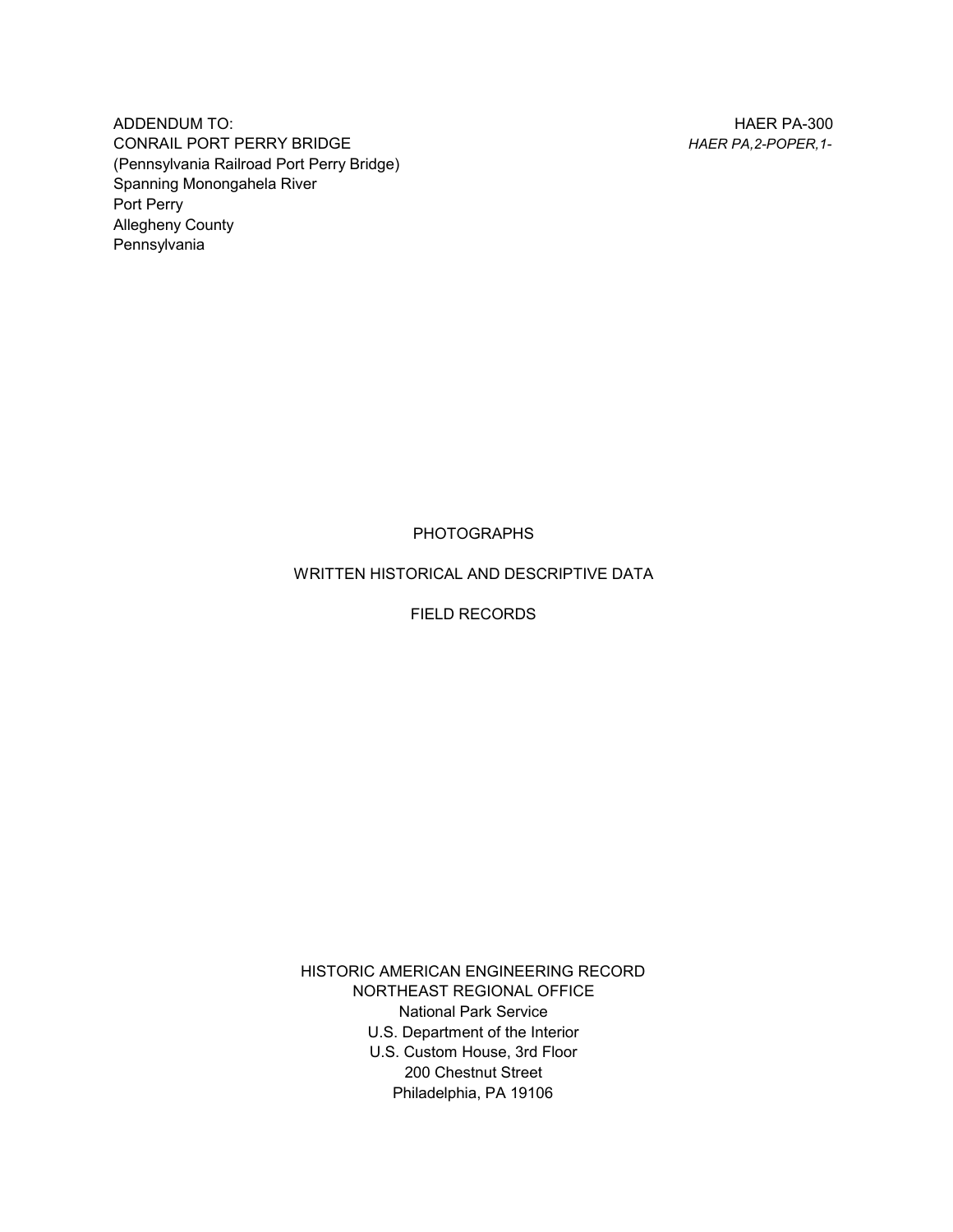### **ADDENDUM TO: HISTORIC AMERICAN ENGINEERING RECORD**

# **CONRAIL PORT PERRY BRIDGE (Pennsylvania Railroad Port Perry Bridge)**

## **HAER PA-300**

This is an addendum to a 12-page report completed in 1994 and transmitted to the Library of Congress.

The record has been amended to include the historic name of Pennsylvania Railroad Port Perry Bridge as the secondary name.

The Port Perry Bridge was originally documented by the Historic American Engineering Record (HAER) in 1994. The Pittsburgh District of the U.S. Army Corps of Engineers (USACE) requested this addendum as a mitigation measure. The bridge had to be raised to maintain minimum clearance beneath the navigation span after raising the navigation pool from el. 718.7 to 723.7 feet (National Geodetic Vertical Datum). The primary purpose behind this addendum is to focus on the bridge's substructure, most of which dates to the 1872-1874 construction of the original Port Perry Bridge. The substructure was not documented in any detail as part of the original HAER documentation. Additionally, as part of the mitigation, the bridge's current owner, the Norfolk Southern Corporation, provided access to all the Port Perry Bridge drawings in its possession, which are included in the field records accompanying this documentation.

As noted in the 1994 documentation, the Pittsburgh, Virginia & Charleston Railway (PV&C) constructed the original Port Perry Bridge between 1872 and 1874. The Pennsylvania Railroad (PRR) replaced the entire superstructure and a portion of the substructure in 1903. The new superstructure was built by the Pencoyd Plant of the American Bridge Company. For the most part, the original substructure was reused, but some modifications were necessary. The original main span over the shipping channel was a double intersection Warren through truss. The replacement main span was a much longer Parker through truss, equal to the distance spanned by both the original main span as well as the approach span to its south. The new, longer channel span required the removal of two piers: the pier supporting the south ends of the original main span, which also supported the north end of the approach span (Pier 8), and the pier supporting the south end of the approach span (Pier 7). The latter was replaced by a single new pier (Pier 7), which supported the south end of the new channel span. The replacement of two piers by one pier resulted in a renumbering of the 1874 Piers 9, 10, and 11 to Piers 8, 9, and 10. As a result, the piers supporting the navigation span changed from Piers 8 and 9 (1874) to Piers 7 and 8 (1903).

Changes were also made at the south (Duquesne) end of the bridge. The original Port Perry Bridge had three double intersection Warren approach spans over the Union Railroad. In constructing the new bridge, the first, or southernmost, approach span was removed and filled in. This meant that what had been the location of the first pier of the 1872-1874 bridge became the location of the south abutment of the new bridge. The next two approach spans were also removed and replaced with two deck girder